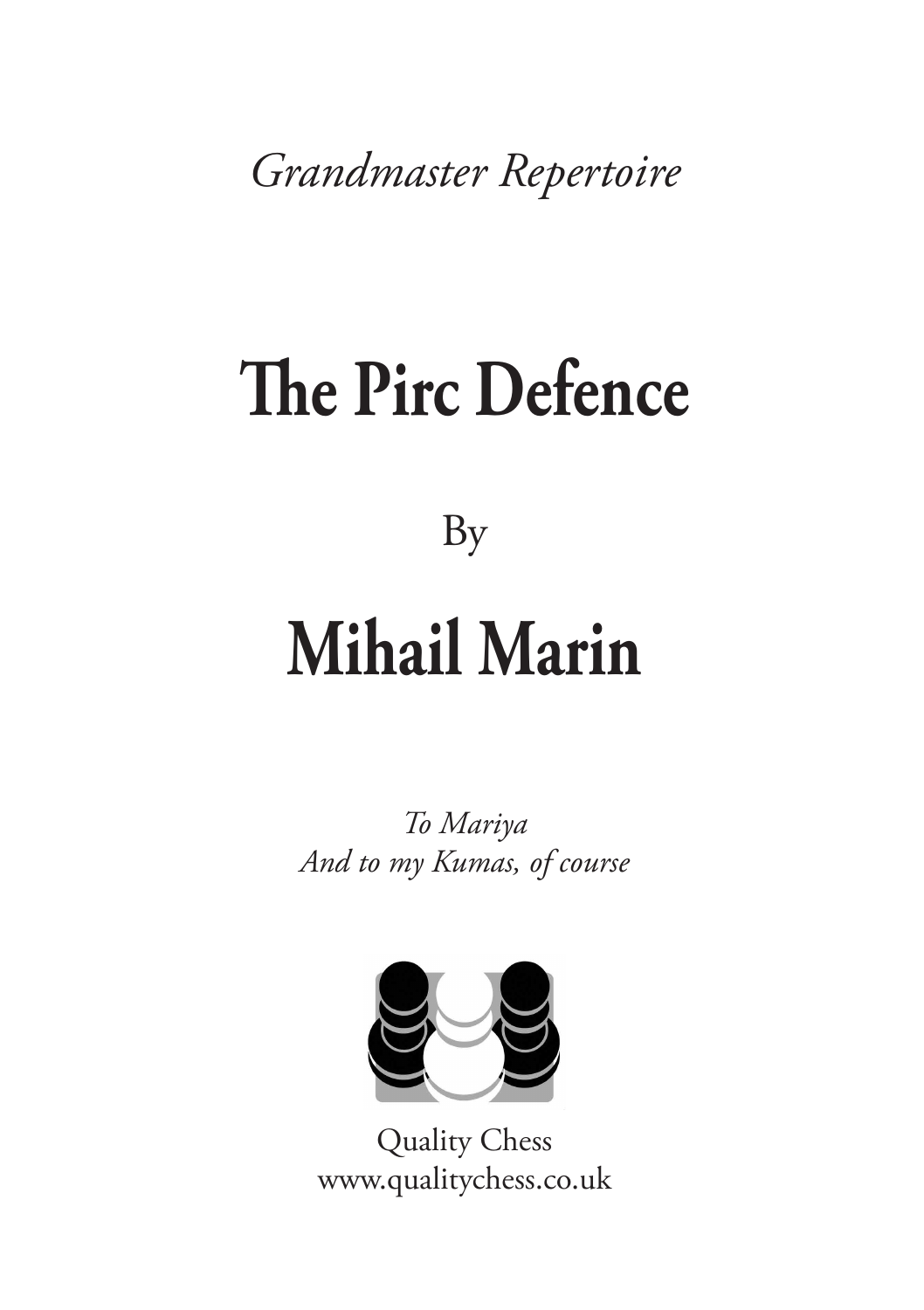# **Contents**

| Preface<br>Introduction        | Key to symbols used & Bibliography           | $\overline{4}$<br>5<br>$\overline{7}$ |
|--------------------------------|----------------------------------------------|---------------------------------------|
|                                |                                              |                                       |
|                                | <b>Classical System</b><br>Various 7th Moves | 14                                    |
| $\mathbf{1}$<br>$\overline{2}$ | 7.a4                                         | 43                                    |
|                                |                                              |                                       |
|                                | 4.2f3                                        |                                       |
| $\mathfrak{Z}$                 | 5.h3                                         | 74                                    |
| $\overline{4}$                 | 5th Move Alternatives                        | 99                                    |
|                                |                                              |                                       |
|                                | <b>Austrian Attack</b>                       |                                       |
| 5                              | 5th & 6th Move Alternatives                  | 109                                   |
| 6                              | $6.$ dx $c5$                                 | 133                                   |
| 7                              | $6.\&b5\dagger$                              | 171                                   |
|                                | $4.\n$ ge $3$                                |                                       |
| 8                              | 5.2f3                                        | 200                                   |
| 9                              | 5.h <sub>3</sub>                             | 215                                   |
| 10                             | 5. 暨d2                                       | 235                                   |
|                                | <b>Various 4th Moves</b>                     |                                       |
| 11                             | Fianchetto System                            | 269                                   |
| 12                             | 4. g5                                        | 292                                   |
| 13                             | 4. gf4                                       | 324                                   |
| 14                             | Minor Lines                                  | 339                                   |
|                                |                                              |                                       |
|                                | Rare 2nd & 3rd Moves                         |                                       |
| 15                             | 3.f3                                         | 358                                   |
| 16                             | $3.\n$                                       | 377                                   |
| 17                             | Anti-Pirc Systems                            | 389                                   |
|                                | Variation Index                              | 400                                   |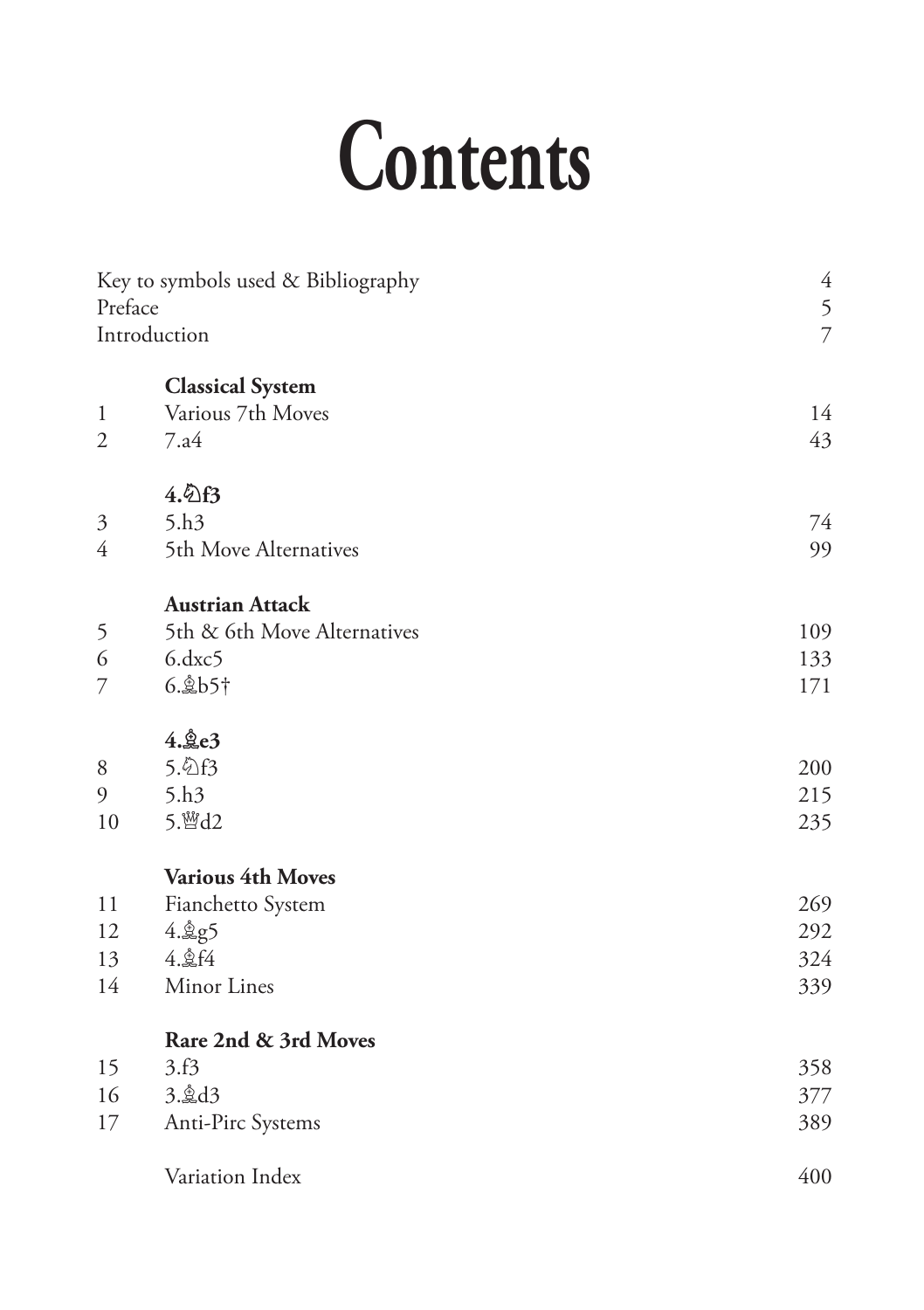### **Preface**

My love story with the Pirc Defence started a long time ago, while still a teenager. For reasons soon to be revealed, though, it remained at a platonic level for many years.

In 1983 my father gave me Guerman Samoilovich Fridshtein's *Zaschita Pirtsa-Ufimtseva*, which captivated me immediately, possibly due to its pleasant green cover. I studied it carefully and even filled a 48-page maths notebook with my analysis. When everything was done I showed my father (a second category player) what I considered my most spectacular finding in one of the main lines. He was delighted, as everything started with a knight sacrifice on b2, but as we went along the main line of the analysis I suddenly realized that I had not counted the pieces in the final position very well: Black was still a piece down!

I was so disappointed and ashamed (I did not say a single word to my father about it) that I immediately gave up the plan of playing the Pirc. But for many years my father was convinced I was playing "Guerman" (this is how we had baptized the opening, according to the author's name), when in fact I had switched to the Sicilian Paulsen.

The second important moment in this story occurred in the autumn of 1996. For two years I had been playing the Sicilian Dragon almost exclusively, but then Kasparov spoiled it all by using this opening (and one of my novelties in the game he won) during the match with Anand. It immediately became clear that the Dragon was going to become fashionable, ceasing to be *my* opening and forcing me to keep pace with the latest theoretical developments, which has never been my favourite hobby.

I had little more than a month to prepare for the Romanian Championship and definitely needed a new opening against 1.e4, as this was the main move of most of my opponents. In the meantime I had been fooling around with the Caro-Kann a bit, but that was obviously not *my* opening. I asked my friend and trainer IM Vali Stoica for advice and a few hours later he came up with the following idea: "Bob, you are skilled in pawn play. Why not try the Pirc?"

I became so addicted to this idea (after all, the Dragon constellation was still there, pawns from the d-file to the h-file) that at the championship I started all my games with 1...d6, even in the two games when my opponents played 1.d4 and 1. $\&$ f3. And then nearly a whole decade followed in which I played the Pirc almost exclusively. I temporarily gave up the Pirc after a painful loss to Fressinet in 2004 (see page 221), but three years later I reclaimed the moral right to play it at least occasionally after using it to defeat the same opponent in the last round of a blitz supertournament. Nowadays my repertoire is quite ample, but if I feel too lazy or tired to prepare I just choose the Pirc: the opening I can play just by reflex.

Based on my accumulated experience over the years, I will now give a general description of this opening.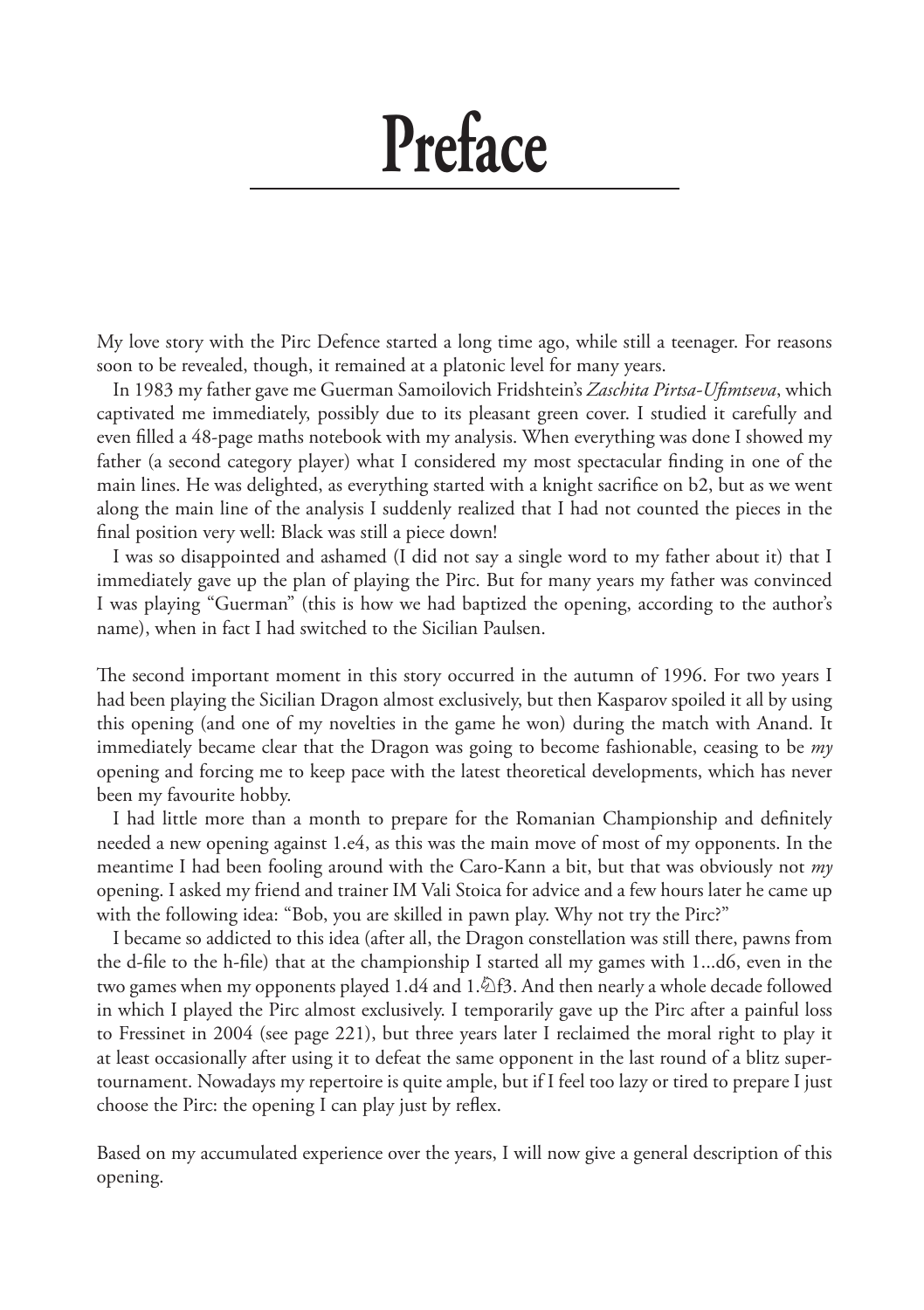#### 6 The Pirc Defence

The Pirc is mainly a positional weapon, but the strategic tension that gradually accumulates often leads to critical moments when tactical or dynamic decisions are necessary. In other words, it is an opening that suits players with a balanced (or complete) style.

Over the years I have developed the useful habit of constantly analysing my own games, looking for improvements – mainly in the cases when I was in danger, but not only then. The Pirc is flexible enough to allow me to vary a little from one game to the next, thus avoiding my opponents' specific preparation.

After a few years I had accumulated some slight doubts regarding certain lines I had played. It was with great joy that I received Nunn and McNab's *The Ultimate Pirc* as a present from my friend Ari Ziegler, and I immediately started looking for their recommendations in the positions that were bugging me. Much to my surprise, in all six cases I found my own games in the main lines – precisely the games in which I had felt unsure at certain moments!

This was very flattering, of course. It meant that my knowledge, understanding and games were good enough to build a book upon, but at the same time I understood that I had to do the new analytical work myself in order to keep the opening in good shape; hard and rewarding work at the same time.

The repertoire examined in this book is the fruit of many years of refining my analysis, but I advise the reader to follow my own method of continuous improvement. I believe that the verbal comments to all the critical lines will serve as a guideline.

Dieter Nisipeanu, a natural enemy of the Pirc, once confessed to me his personal view. This opening gives White a false impression of safety, increasing the risk of becoming careless or overoptimistic in the middlegame. Indeed, Black is cramped in the first phase of the game, but his strategic and dynamic resources are greater than one might think at a brief glance. But the reverse of the medal is that Black should believe in his position and his chances of turning the tables at White's first inaccuracy.

A few years ago I published a pair of ChessBase DVDs containing a Pirc repertoire for Black. For this book I had two main reasons for analysing different lines against White's main systems. First of all, I thought that this was the correct approach anyway. Secondly, and more importantly, I also wanted to deepen and widen my own knowledge of my favourite opening.

The general structure of the book contains the positional lines with  $4.\mathbb{Q}$  f3 (Chapters 1 to 4), the aggressive lines with 4.f4 and 4. $\&e3$  (Chapters 5 to 10), and assorted less topical systems (Chapters 11 to 17). Before launching into these chapters I have placed a strategic introduction, explaining in some detail the most typical structures of the Pirc.

As a final piece of advice, I would ask you to be good to my old love, as she will surely repay you well!

Mihail Marin Bucharest, September 2017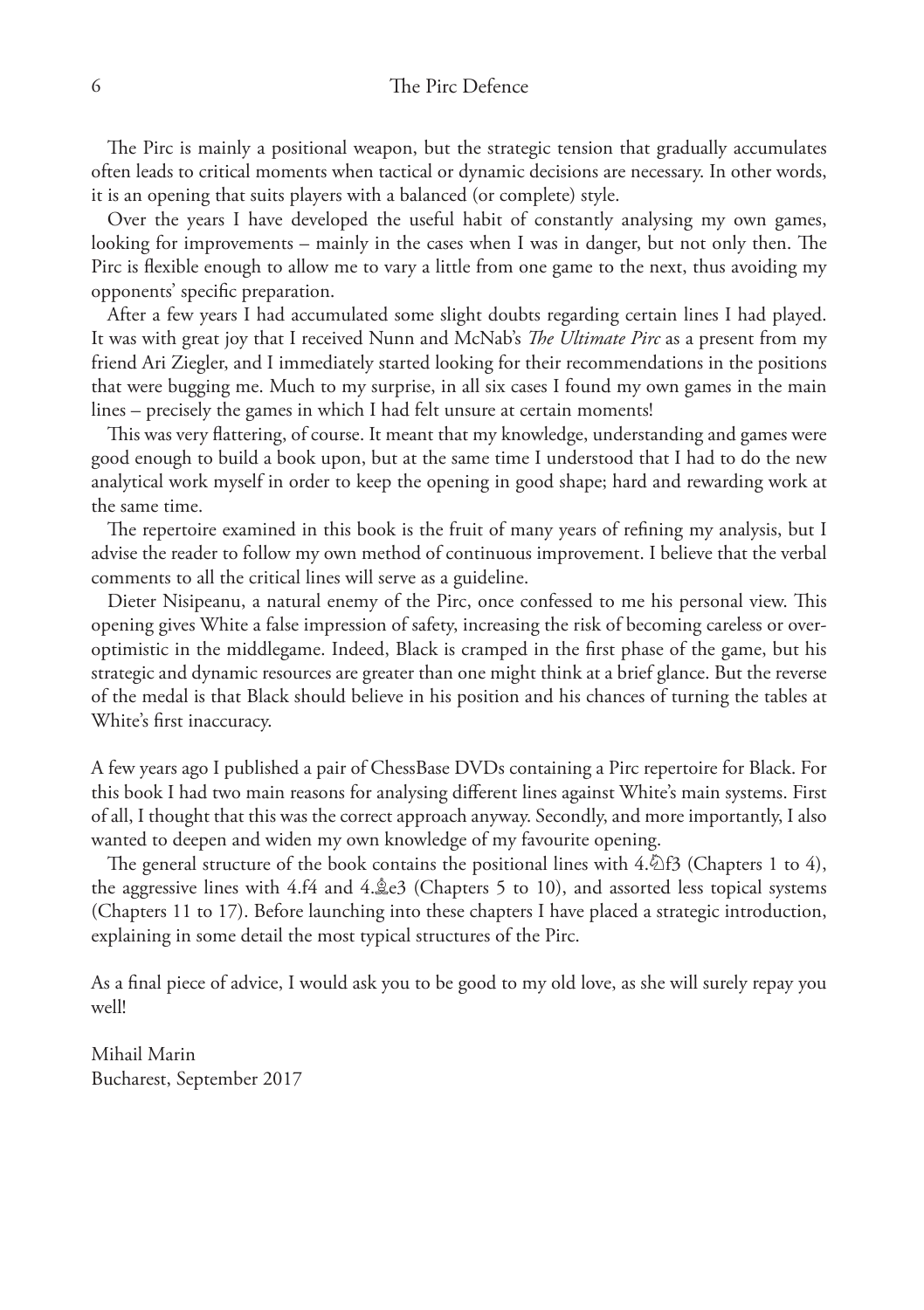

### **Austrian Attack**



**5th & 6th Move Alternatives**

### **Variation Index**

**1.e4 d6 2.d4 ¤f6 3.¤c3 g6 4.f4**

| 42g7                                       |     |
|--------------------------------------------|-----|
| A) 5.e5                                    | 111 |
| B) 5.a3 0-0 6. 行3 c5!? 7.dxc5 曾a5 8.b4 曾c7 | 115 |
| B1) 9.e5                                   | 116 |
| B2) 9. gd2                                 | 119 |
| C) 5. $\&$ d3 $\&$ c6                      | 122 |
| $C1)$ 6.e5                                 | 122 |
| $C2)$ 6. $E3$                              | 125 |
| $D)$ 5. $\frac{1}{2}$ f3 c5                | 126 |
| $D1)$ 6.d5                                 | 127 |
| D2) 6. e2                                  | 130 |
|                                            |     |





C1) after  $9.\text{\AA}e4$ 



D1) after 14.4e4

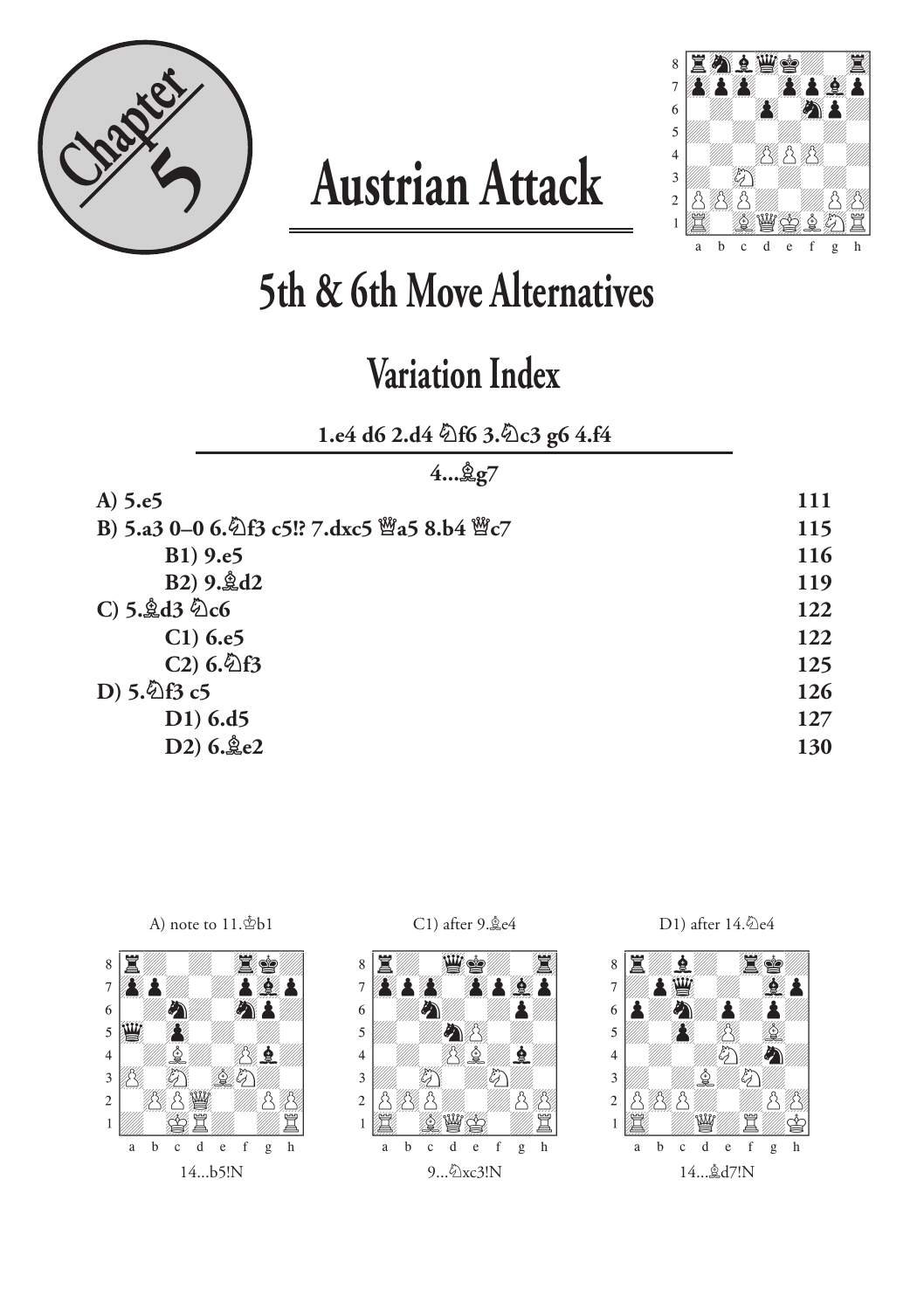**1.e4 d6 2.d4 ¤f6 3.¤c3 g6 4.f4 ¥g7**



From the first moment I became interested in the Pirc Defence, I have always thought that the Austrian Attack is the most challenging system. White builds up a massive pawn centre, creating the positional threat of e4-e5, which in many cases leaves Black with a cramped position and offers White chances for a direct attack against the king.

Black's thematic break in the centre with ...e7-e5 is more problematic than in other systems, so he frequently resorts to ...c7-c5. After the centre stabilizes with d4-d5, White can consider the consistent attack based on @e1-h4, f4-f5, \$h6 and \g5.

The only drawback of this system is that it slightly delays White's development, allowing Black to fight against the centre by dynamic means. White received a serious warning about the dangers awaiting him if he treats the centre superficially in one of the first recorded games with the Pirc Defence:

#### **5.¤f3 0–0 6.¥d3 ¤bd7 7.e5 ¤e8 8.0–0 c5**

White has not sustained his initial aggression with h2-h4, or e5-e6 followed by h2-h4, and Black has managed to undermine the centre very effectively. The next two moves are obvious concessions, giving up the shaky centre without a fight and activating the black knights.



#### **9.exd6 ¤xd6 10.dxc5 ¤xc5**

With great play for Black in Weiss – Paulsen, Nuremberg 1883.

Over the years I have systematically refrained from embarking on theoretical discussions in what is objectively the main line, 5...c5. My wish to avoid forced lines was backed up by my excellent results in the lines 5...0–0 6. ad3 ¤a6 followed by ...c5, and 6.¥e3 b6, but over time I became aware that refraining from 5...c5 is equivalent to giving up hope of taking advantage of White's delayed development.

When writing this book I finally took the bull by its horns and made the early central break our repertoire line.

Returning to the position after  $4...\overset{\mathbb{A}}{\otimes}g7$ , White has a choice between the comparatively rare **A) 5.e5**, **B) 5.a3** and **C) 5.¥d3**, and the absolute main line **D) 5.¤f3**, which is introduced towards the end of this chapter before being examined further in the next two chapters.

Now and at later branching points I have covered the minor and unpopular lines in lesser detail, reserving space, time and energy for the critical variations.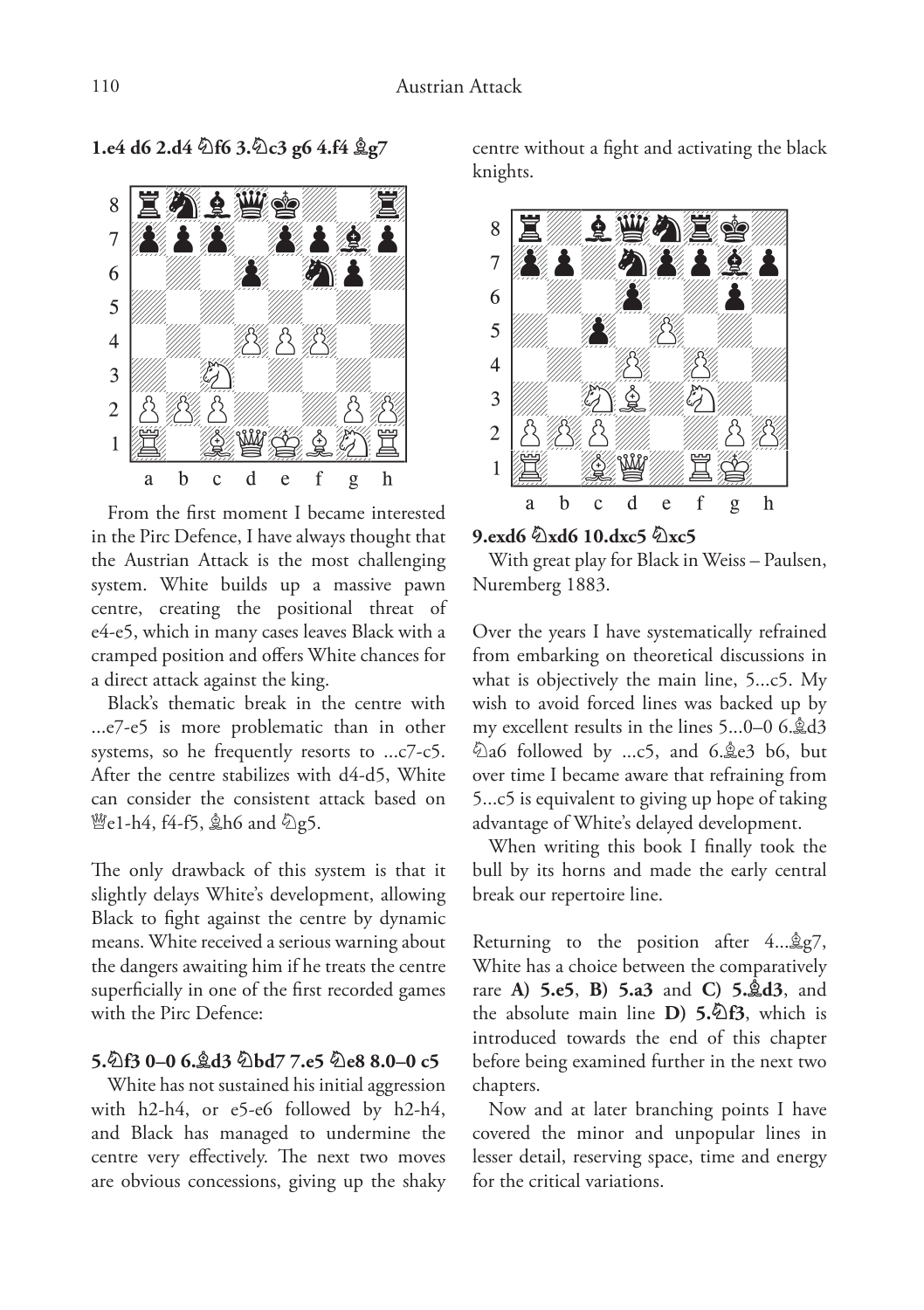#### **A) 5.e5**

Due to White's completely undeveloped kingside, this is premature. After the insertion of  $5.\overline{2}$ f3 0–0 the early central break is far more consistent, for two main reasons –  $\hat{\mathbb{Z}}$ f3 is useful in offering White attacking chances after h2-h4, and the black king may become a target. But under the current circumstances Black has little to fear.

#### **5...¤fd7**

The most flexible answer, preparing to undermine the centre with ...c5.

#### **6.¤f3**

White does not achieve anything positive with:

6.h4 c5 7.h5 cxd4 8.h6

Hoping to force ... \$f8.

8. xd4 loses a pawn without any compensation: 8...dxe5 9. 曾f2 公c6 10.hxg6 hxg6 11. xh8† &xh8+ Black had an extra pawn and normal development in Tredup – Oetzel, Krumpa 1972.



#### 8... gxe5!

The best solution to the global tension. Black eliminates an important pawn, avoiding the opening of the h-file by hxg7 at the same time.

#### 9.fxe5 dxc3 10.exd6

In Napoli – V. Moskalenko, Barcelona 2012, Black played 10... 幽a5, retaining an advantage, but I would opt for the more flexible developing move:

10... 2c6N<sup>+</sup>

 $10...0-0$ N $\pm$  is also strong. With all his pieces on the first rank, White has no chances to exploit the weakness of the g7-square, so Black can safely enjoy his material advantage.



#### **6...c5**

Attacking the enemy pawn chain at its base, as recommended by Nimzowitsch.

#### **7.exd6**

White tries to stabilize the position and prove that the knight's retreat was a mere loss of time, since under the changed circumstances it will have to return to f6. But after the e5-pawn vanishes, the weakness of the e4-square becomes a telling factor. White has two main alternatives: a) 7.e6 and b) 7.dxc5.



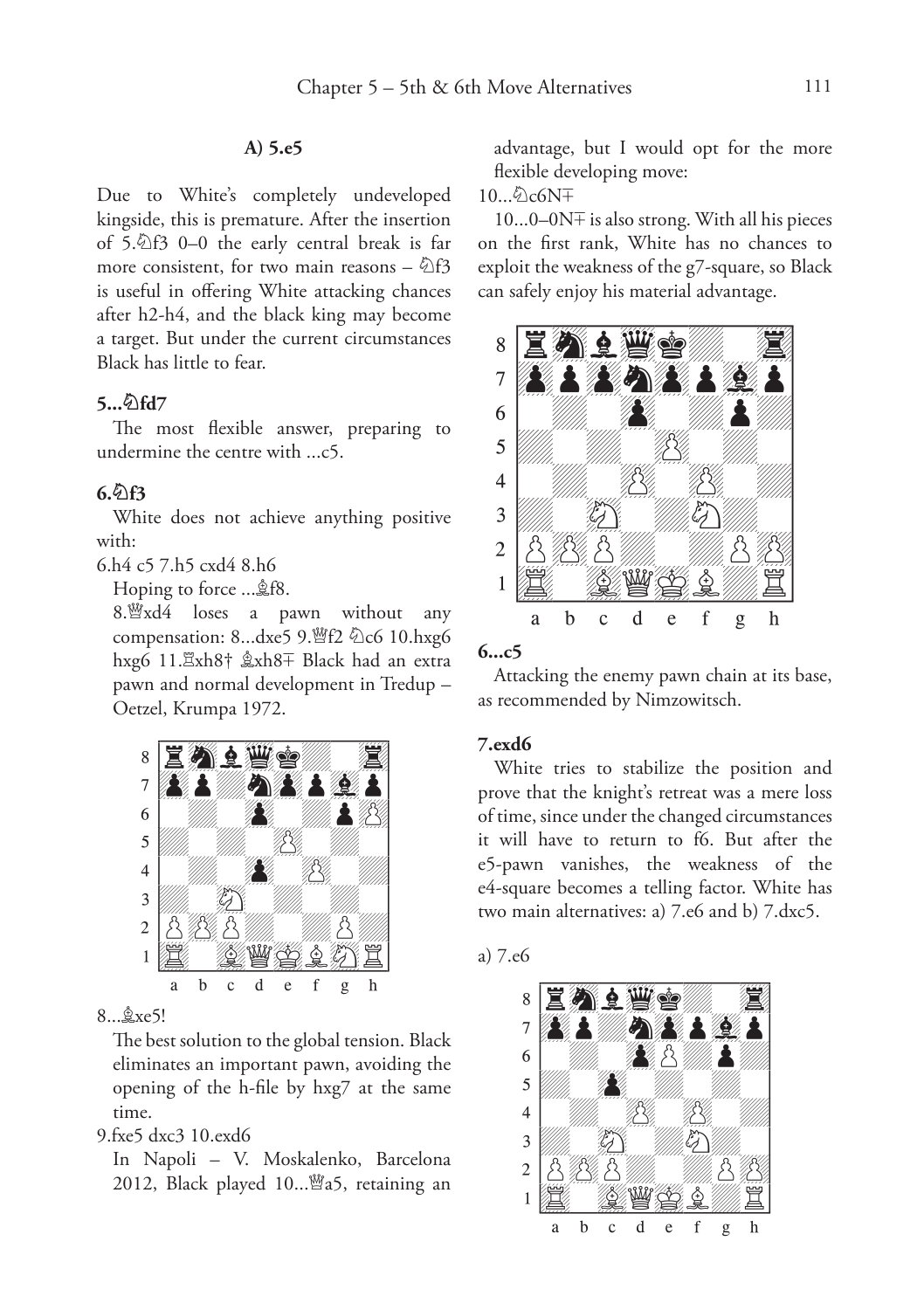This gives up the vulnerable pawn to weaken Black's structure in the king's neighbourhood, but at the same time it clears the diagonal for the g7-bishop.

#### 7...fxe6 8.¥e3

A new try by a top-level grandmaster to bring some fresh life to the position.

The old line went  $8.\overline{2}g5 \overline{2}f6$   $9.\overline{d}xc5 \overline{2}c6$ , with comfortable development. Black's more numerous pawn islands are compensated for by White's slight delay in development and the weaknesses left behind by his advancing pawns. A classical game between two Soviet grandmasters continued: 10.¥c4 Forcing Black to release the tension and weaken the e5-square. 10...d5 11. \$b5 d4 12. \$xc6† bxc6 13. De2 @a5† 14. @d2 @xc5 15. Dxd4 @d5= Black's structure looks even more shattered than before, but the queen's activity, the bishop pair and the possibility of obtaining activity in the centre with either ...e5 or ...c5 offered Black entirely adequate play in Vasiukov – Tseshkovsky, Leningrad 1974.

8... \c6 9.dxc5 \dxc5 10. \xc5 dxc5 11. \rxd8+  $\&xd8$  12.0–0–0†  $\&c7$  13. $\&e4$ 

13. $\Phi$ b5† is harmless due to 13... $\Phi$ b8, planning ...a6 and ...b5, when White does not have the resources to trouble the enemy king.



In Giri – Ivanchuk, Leon 2013, Black could have safely retained his extra pawn with: 13...b6N 14. gc4 骂f8 15.g3 e5<sup>T</sup>

b) 7.dxc5

This is best met with the asymmetric:

7...dxe5

Fighting against White's main trump, his space advantage in the centre.

8.fxe5

White's hopes of depriving Black of the right to castle with 8. $\triangle$ xe5  $\triangle$ xe5 9. $\angle$ xd8† are illusory due to 8...0–0! $\overline{F}$ , as played in a few games. Black will retrieve the c5-pawn soon, most likely with ...£a5, with free development and active play.

8...0–0 9.e6

The pawn was doomed anyway, so White uses it to provoke some positional damage.

9...fxe6 10. c4 4 xc5 11. Fe2 4 c6 12. c3 **\bo 13. \$b3** 

Shielding the b2-pawn and threatening  $\hat{\triangle}$ a4. 13... <sub>Ma5</sub> 14.0–0



14... 2xb3

14...b6N, preparing ... \$206, is a worthwhile alternative. After 15.¤b5 ¥xb2 followed by ...¥g7, White has compensation for the pawns but no real threats.

15.axb3 *暨h5!N* 

In the absence of White's king's bishop, the queen belongs on the light squares. On h5 it is not only safe, but also restricts White's attacking possibilities. The passive  $15...$ <sup>36</sup>c7, played in Bronstein – Tringov, Reykjavik 1974, could have caused Black some trouble in finding a safe square for the queen after  $16.$  $(b)5N$ .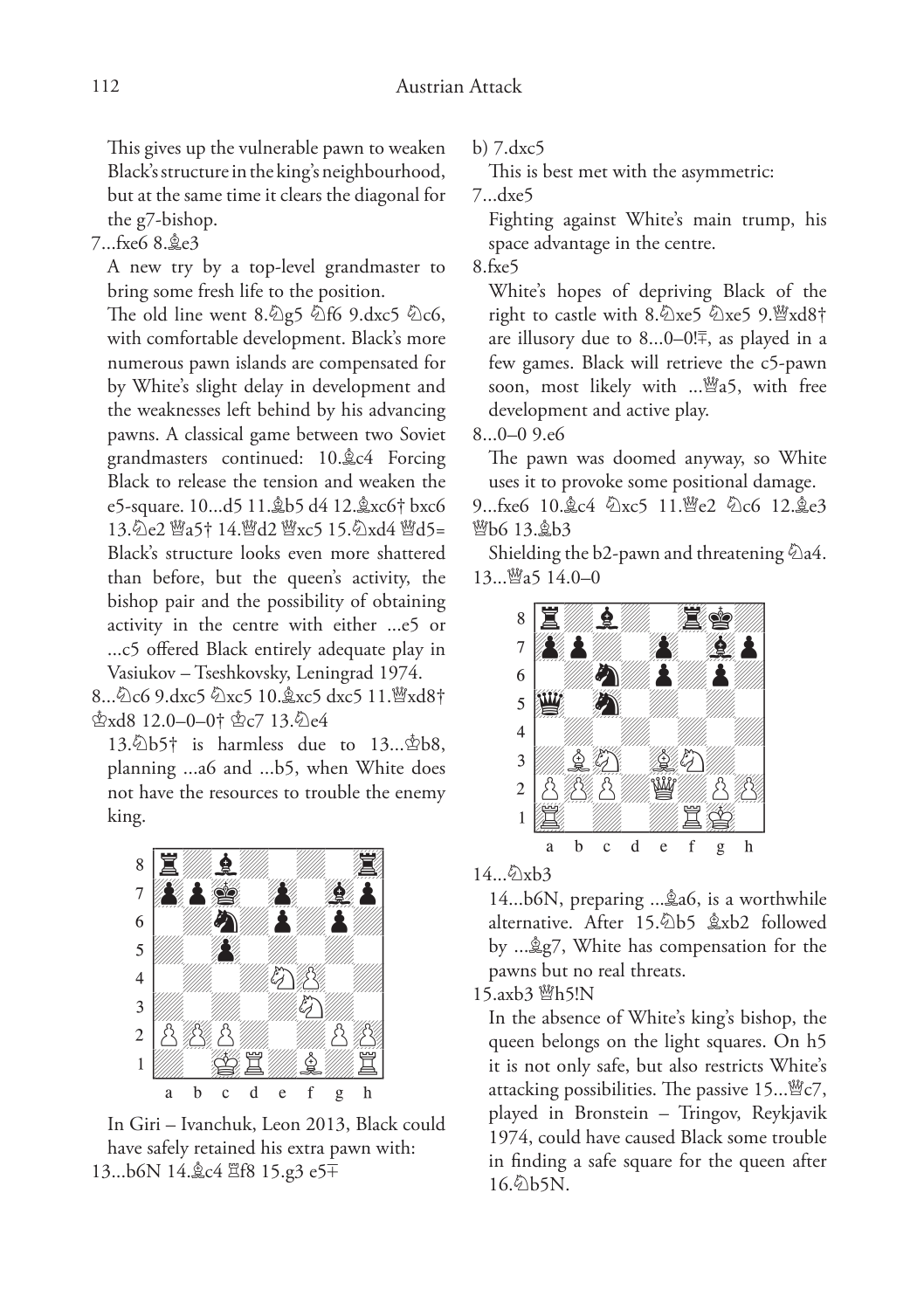#### $16.6$ e4

The only way to harass Her Majesty. 16... gd7 17. 2g3 曾g4=



Once again, White's compensation for the pawn due to his better structure is something that Black can perfectly well live with. One important aspect is that  $18.\mathbb{Z}$ a4 fails to bother the queen, since after 18... Db4 there is no time for c2-c3 as the rook is hanging. And if 19. xa7  $\mathbb{Z}$ xa7 20.  $\&$ xa7  $\&$ d5  $\bar{=}$  Black has a lot of activity.

#### **7...0–0**



#### **8.¥e3**

White does better to develop, as pawngrabbing offers Black the initiative: 8.dxe7? 營xe7† 9. e2 cxd4+

Black is better developed and his d-pawn

ensures him a space advantage. Eliminating it turns a bad position into a worse one by opening the d-file for the enemy rook:

10. $\Delta$ xd4?  $\Delta$ b6 11. $\Delta$ cb5  $\Xi$ d8 12.c3 a6 13. $\Delta$ a3 ¤c6 14.¤ac2 ¥f5 15.¢f1

15.0–0  $x \times 2$  16. xc2  $x \times 4$  wins the bishop on e2.

15... \$xc2 16. Wxc2  $\Diamond$ xd4 17. cxd4  $\Box$ ac8-+

Black had a decisive initiative along the open files in Rakic – Petronic, Cetinje 1993.

#### **8...exd6**

Returning the game to a normal course of development.

#### **9.£d2 ¤c6 10.0–0–0**

This is not only the fastest way of getting the king away from the centre, but also the relatively best way of defending b2. The plan of castling short is slow, allowing Black to obtain a strong initiative with ...£b6 followed by ...  $\Xi$ e8 and ... 2f6.

#### **10...£a5**

Not only putting pressure on the a2-pawn, but also defending the c5-pawn in order to allow  $\ldots \textcircled{2}$ f6.



#### **11.¢b1**

11.a3

This does not create problems either.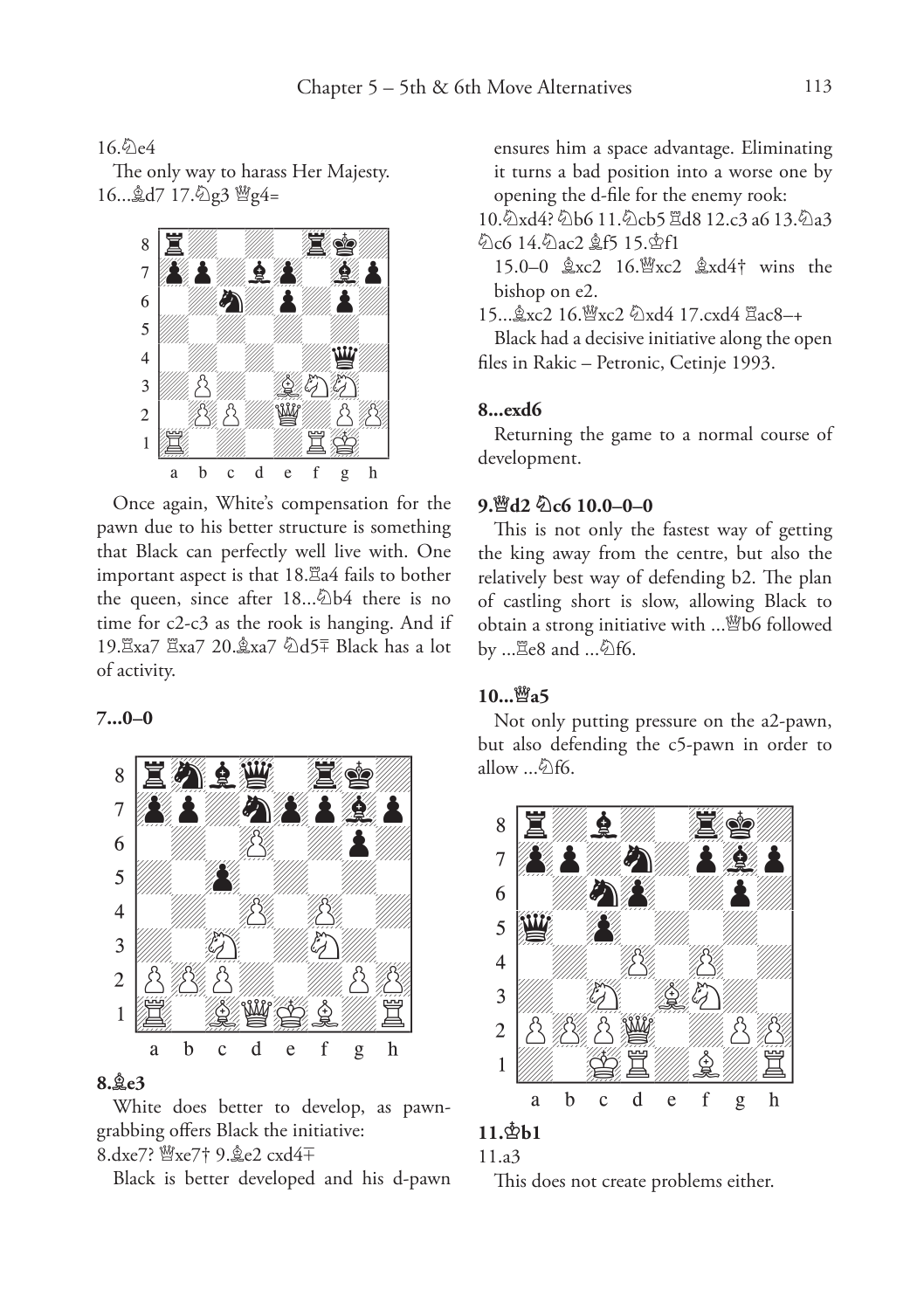#### 11... 2f6 12. gc4

Or if 12.2b5  $\frac{13.7}{13.7}$ xd2  $\frac{2}{13.4}$ 14. d1  $$f5$  with comfortable play.

12...¥g4

Increasing the pressure on the d4-pawn and more or less forcing White to open the d-file.



13.dxc5

13.d5  $\&e$ 7 followed by ...a6 and ...b5 will soon endanger not only the white king, but also the d5-pawn.

#### 13...dxc5

Black has active play and it is already White who needs to be careful, but in Schaefer – Schlemermeyer, Germany 1993, he was not: 14 *曾f*2

However, Black missed his chance to start a dangerous attack:



14...b5!N 15. \$xb5

15. $\triangle x$ b5  $\triangle 8$  is no better, for if 16. $\triangle 42$ Black has  $16...\&e4-+$  winning material.

15... De4 16. Dxe4 \"xb5 17.c3 2a5 Followed by ... \$f5, with nasty threats.



**11...¤f6 12.h3**

Preventing ... \$g4.

#### **12...¦e8 13.¥c4N**

Only in part an active move. White prepares to defend his king with \$b3.

Under the present circumstances, the familiar manoeuvre 13.¤b5?, as played in A. Toma – Sfarlog, Predeal 2006, should have led to disaster after 13... Db4!N 14.a3 ©e4 15. el a6<sup>∓</sup>, when many white pieces, including the king, are vulnerable.

#### **13...¥f5 14.¥b3**

14.g4 can be met in many ways, but the simplest is 14...cxd4 15. lxd4 2e4 16. lxe4  $$xe4$  17. Hh2 d5, with a comfortable version of the isolani due to Black's control over the e4-square.

#### **14...c4!**

The fastest way of achieving counterplay. At the cost of one pawn Black clears the c-file and gains a tempo for advancing his b-pawn.

14...b5 would lose the c5-pawn with unclear consequences.

#### **15.¥xc4**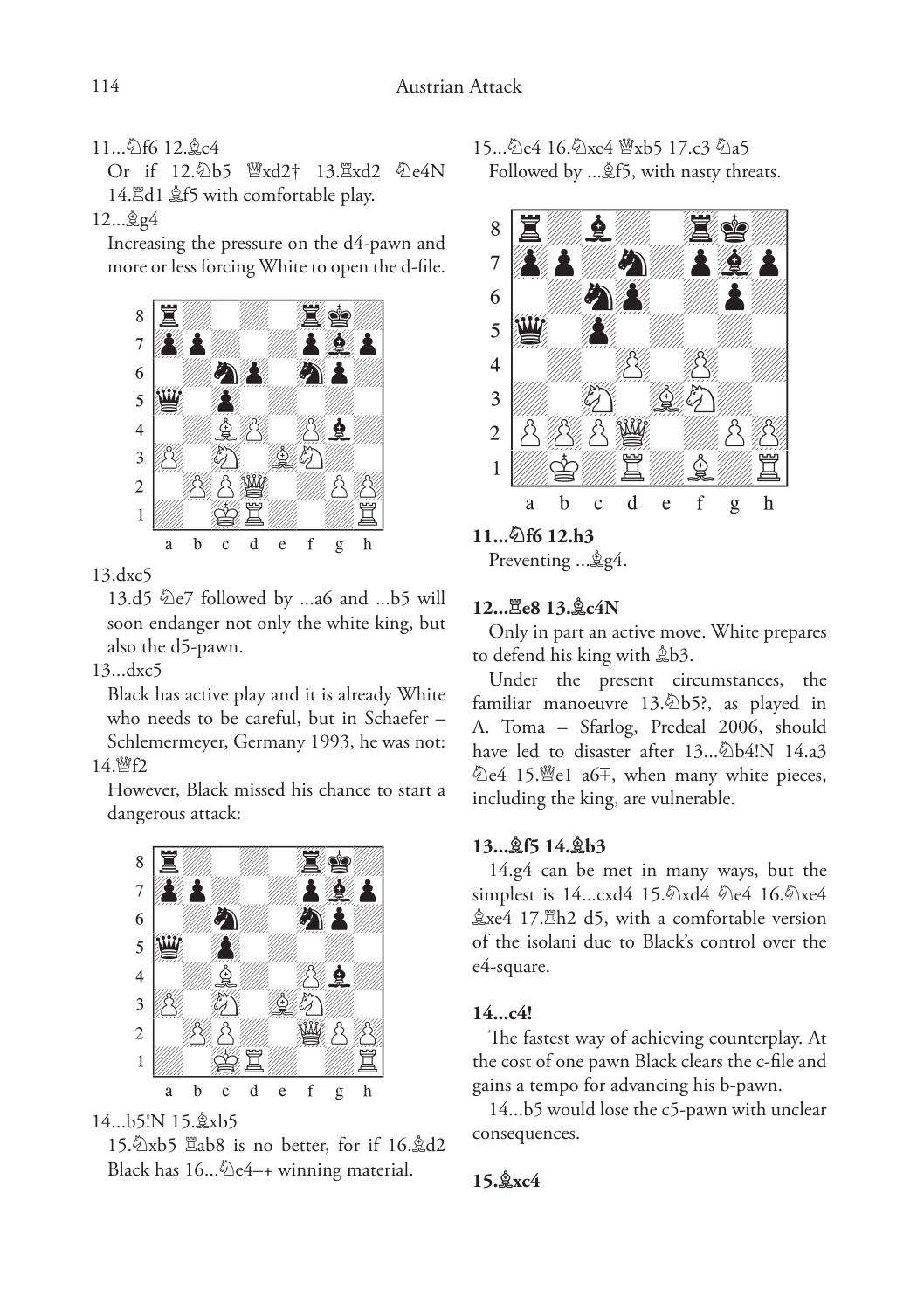

#### **15...b5! 16.¥b3**

Taking the second pawn clears the b-file and allows Black to gain even more tempos for his attack.

16. xb5 \b4 17. \$xe8 \\\ xxe8 18. \\ c1 \\ c4 wins the queen.

16.2xb5 2b4 17.2xd6

17. $\mathbb{Z}$ c1  $\mathbb{Z}$ ac8 leaves White hopelessly hanging.

17... De4 18. Åxf7†

The brave bishop will perish soon, but 18.4xe4  $\&x4$  19. c1 Eac8 20. b3 Exc2 offers Black a decisive attack.

18... f8 19. Dxe4 gxe4 20. Ec1 \$xf7+

White has four pawns for the piece, but Black's pressure persists.



#### **16...b4 17.¤e2 ¤e4 18.£c1 £b5**

Planning  $...a5$  or  $...\&a5$ , with obvious compensation for the pawn.

**B) 5.a3**

![](_page_10_Picture_14.jpeg)

Knowing that the main drawback of the Austrian Attack is the delay in White's development, this move looks completely

illogical. Can White really afford to waste

another tempo just like that?

However, things are a bit more complicated. Black's only way to make the position dynamic at an early stage is to break with ...c5, but then a2-a3 proves really useful by supporting b2-b4. This is a good illustration of the not-soobvious truth that pawn moves can contribute to overall development.

#### **5...0–0 6.¤f3 c5!?**

During the long years when I had  $6...\&36$ in my repertoire against the main line, I was ready to react with  $6...\text{\textdegree}2a6$ , when  $7.\text{\textdegree}2d3 c5$ 8.d5  $kg4$  9.0–0 transposes to my systems. But here, too, a2-a3 is useful, preventing  $\ldots\hat{\otimes}b4$ and thus allowing a quick queen transfer to the kingside starting with  $\mathbb{W}\in$ 1. Or if 8... $\mathbb{\&}c7$ preparing ...b7-b5, the a-pawn would slow down Black's queenside attack. I believe Black's position is viable anyway, but for this book I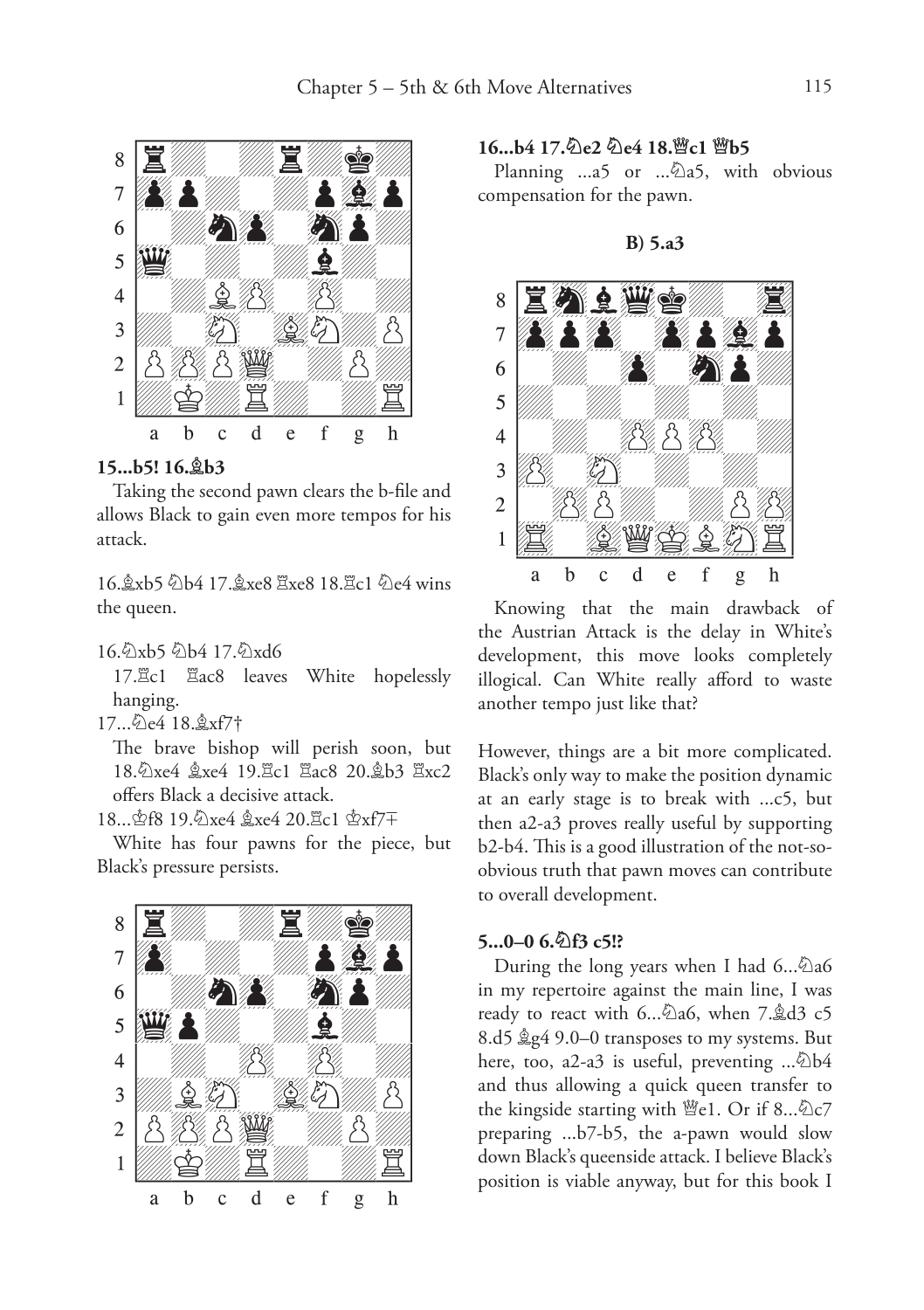preferred to analyse a variation that suits the spirit of the main lines more faithfully.

#### **7.dxc5 £a5 8.b4**

The only way to give meaning to 6.a3. Otherwise White would be practically a tempo down with respect to the normal lines.

#### **8...£c7**

Black pins the c5-pawn but, as we shall see, regaining the pawn will require a certain accuracy. White is underdeveloped, but Black's queen, having already spent two tempos, is likely to be exposed, so play may be expected to become rather sharp.

White can choose between **B1) 9.e5** and **B2) 9.¥d2**.

#### 9.¥b2

This simplifies Black's task.

9...dxc5 10.e5

In Veys – Solozhenkin, Vaujany 2013, Black should not have refrained from:

![](_page_11_Picture_11.jpeg)

10... gd8!N 11.exf6!?

The only way to keep some life in the position.

11. <a>
development<br/>
development<br/>
development<br/>  $\,$ problems with natural moves: 11... 4d5 12. axd5 2xd5 13. Fe3 \$f5=

11... $\mathbb{E}xd1\dagger$  12. $\mathbb{E}xd1$  exf6 13. $\mathbb{E}dd5$   $\mathbb{E}dd7$ 14.2xf6†

Otherwise Black would step away either with his king  $(...\&th8)$  or his queen  $(...\&th8)$  or ...£a4), leaving White with just reasonable compensation for the queen.

 $14...$  $\frac{6}{3}x66$   $15.$  $\frac{7}{3}xd7$   $\frac{6}{3}x66$   $\frac{6}{3}x66$  $17 \text{ h} \text{x}$ c5  $\text{\textdegree}$ e6=

Black will retrieve the pawn soon, with perfect equality.

#### **B1) 9.e5**

This counter-break secures White's queenside space advantage, but gives up the centre.

#### **9...dxe5**

![](_page_11_Picture_23.jpeg)

#### **10.fxe5**

The knight jump to b5 needs investigating at practically every step:

10.2b5 曾d7!N

Threatening to deprive White of the right to castle.

10... 曾c6?! 11. 公xe5 曾e4† 12. 曾e2 曾xe2† 13. xe2 ©c6 14. \$b2 ©d5 15. g3± allowed White to consolidate his extra pawn in Trent – Romanov, Chalkidiki 2003.

White has a choice now:

- a) 11.  $\&$ xe5  $\&$ xd1† 12. $\&$ xd1  $\&$ c6 13. $\&$ b2 13. Dxc6? bxc6 14. Dd4  $\hat{Q}g4$  -+ wins material.
- 13...@d5 14.g3 a6 15.@c3 @e3†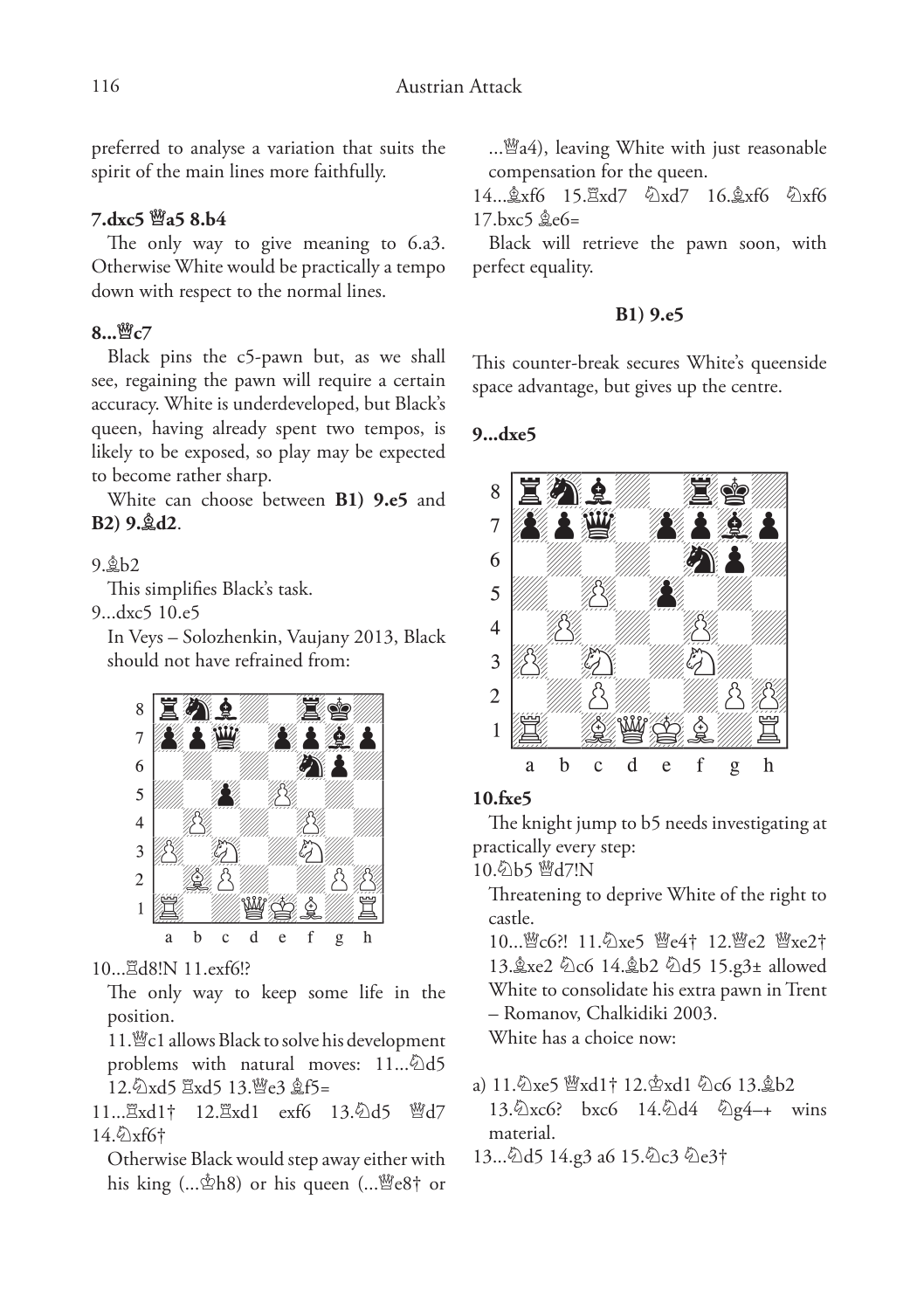![](_page_12_Picture_1.jpeg)

 $16 \, \text{A}$ c $1$ 

16.¢d2 fights against the intruding knight, but exposes the king, allowing Black to gain a tempo for developing his rook: 16... $\Delta x f1\dagger$ 17. Thxf1  $\&$ xe5 18.fxe5 \$h3 19. Tfe1 Tfd8† Black holds the initiative due to White's poor coordination.

16... gxe5 17.fxe5 gf5

Black will retrieve the pawn soon, and his initiative compensates for White's bishop pair.

b) 11.fxe5  $\frac{1}{2}$ g4 12. $\frac{1}{2}$ b2  $\frac{11}{2}$ xd1† 13. $\frac{13}{2}$ xd1  $\frac{1}{2}$ c6 White has maintained the right to castle, but his e5-pawn is doomed.

![](_page_12_Picture_7.jpeg)

#### 14. 2c7

Trying to reactivate the errant knight. 14... h8 15. h3 **ge6** 16.h3 16. $\&$ b5 fails to save the e5-pawn: 16... $\&$ xd5

17. $\mathbb{Z}$ xd5 e6 18. $\mathbb{Z}$ d7  $\mathbb{Q}$ cxe5=

16...©cxe5 17.©xe5 ©xe5 18.©xe7† \$h8

Threatening ...<sup>29</sup>fe8 with fatal consequences due to the X-ray pressure along the e-file. 19.¥e2 ¤f3† 20.¥xf3 ¥xb2

Because of the renewed threat of ....<sup>g</sup>fe8, Black regains the pawn with approximate equality in a still complicated position.

![](_page_12_Picture_14.jpeg)

#### **10...¦d8**

As in a previous line, it is useful to control the d-file before choosing a square for the knight.

10... 公g4 11. 公d5 曾d7 12. 盘f4 公c6 13. 兔b5± was not entirely satisfactory for Black in Slingerland – De Wit, Haarlem 2011.

![](_page_12_Picture_18.jpeg)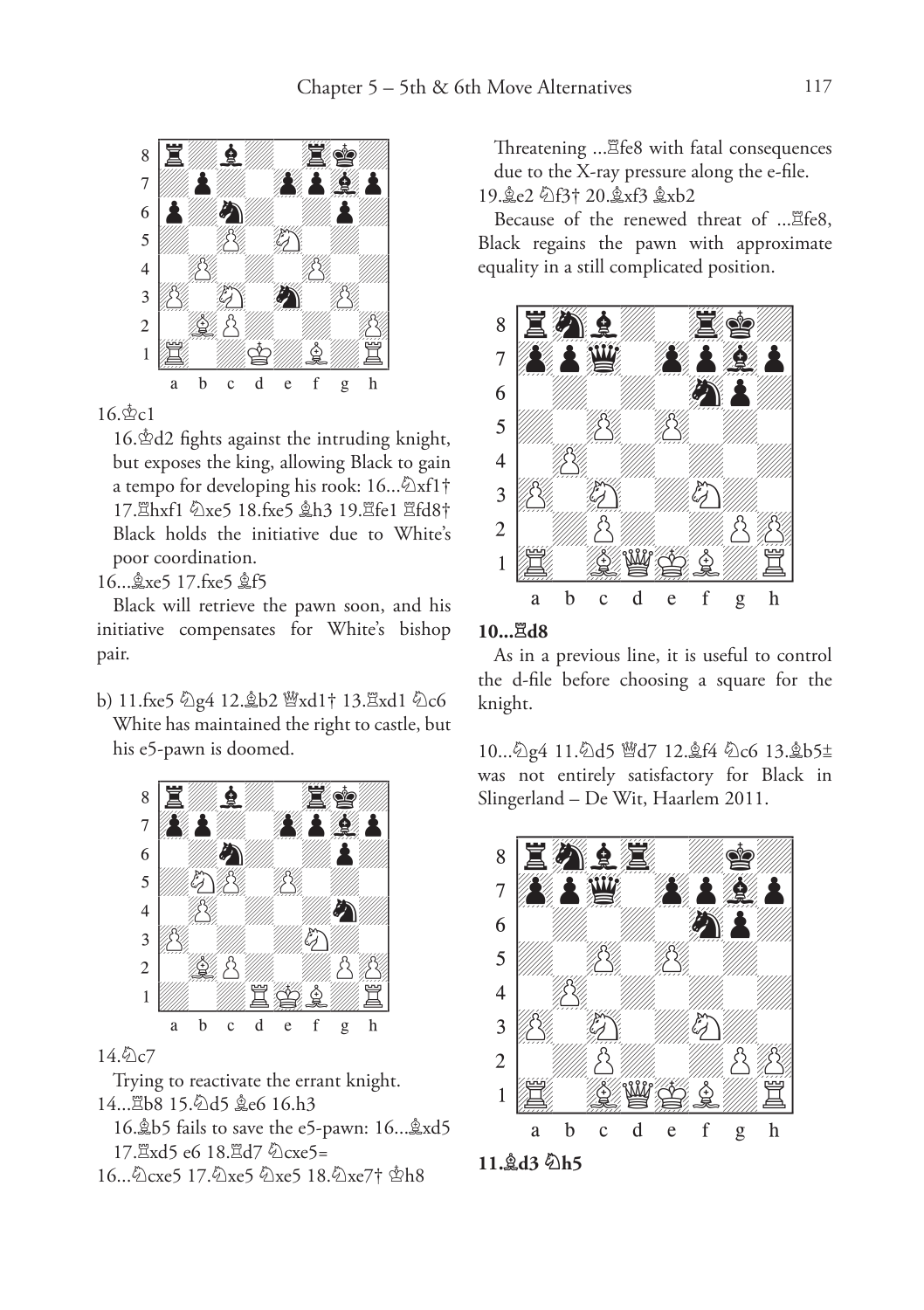The knight will be temporarily passive, but it prevents ¥f4 and the knight would otherwise find itself on an unfavourable path.

For instance: 11... 公g4 12. 公b5 曾d7 13. 曾e2 a6 14.h3 axb5 (14...... ah6 15.... abd4± leaves Black too passive)  $15 \cdot h \times 4$   $\&C6$   $16 \cdot 25 = 16$ Although the position is not entirely clear, Black's compensation for the pawn is not obvious to me.

![](_page_13_Picture_3.jpeg)

#### **12.¤b5**

Now is the best moment for the knight jump.

#### $12.0-0\%$ c6

This renders  $\ddot{\triangle} b5$  ineffective in view of ... *幽*b8.

#### 13.¥b2 ¥g4

Black still has to be careful:  $13...\&times5$ ? 14.9b5! Wh8 15. \$xe5 \$xe5 16. 9xe5 Wixe5 17. f3  $\&e6$  18.  $\&ae1+-$  sees White gain an overwhelming initiative.

#### 14.e6

White willingly gives away the doomed pawn in order to reduce Black's activity.

14... gxe6 15. 2b5 暨f4 16. gxg7 2xg7= Black has little to complain about.

#### **12...£d7**

The queen is forced to block the bishop's development, but Black will soon gain a

tempo with ...a6, helping him to regain his coordination.

#### **13.0–0 ¤c6 14.£e1**

The best way to defend the pawn, since 14. b2 a6 15. à c3 à f4<sup> $\mp$ </sup> allows the activation of the knight from the edge.

The familiar 14.e6 does not work due to 14... \capable xe6, and 15. \capable 2 is ineffective since the a1-rook is also hanging.

#### 14.¥d2

This demands some accuracy.

![](_page_13_Picture_21.jpeg)

14... &xe5!

This paradoxical move, giving away the fianchettoed bishop, is the only way to equalize completely. The alternatives are inferior:

 $14...a6$ ? 15.e6! fxe6  $16.\ˆ$ 14... 2xe5 15. 2xe5 \$xe5 16. lef3 ±

![](_page_13_Picture_25.jpeg)